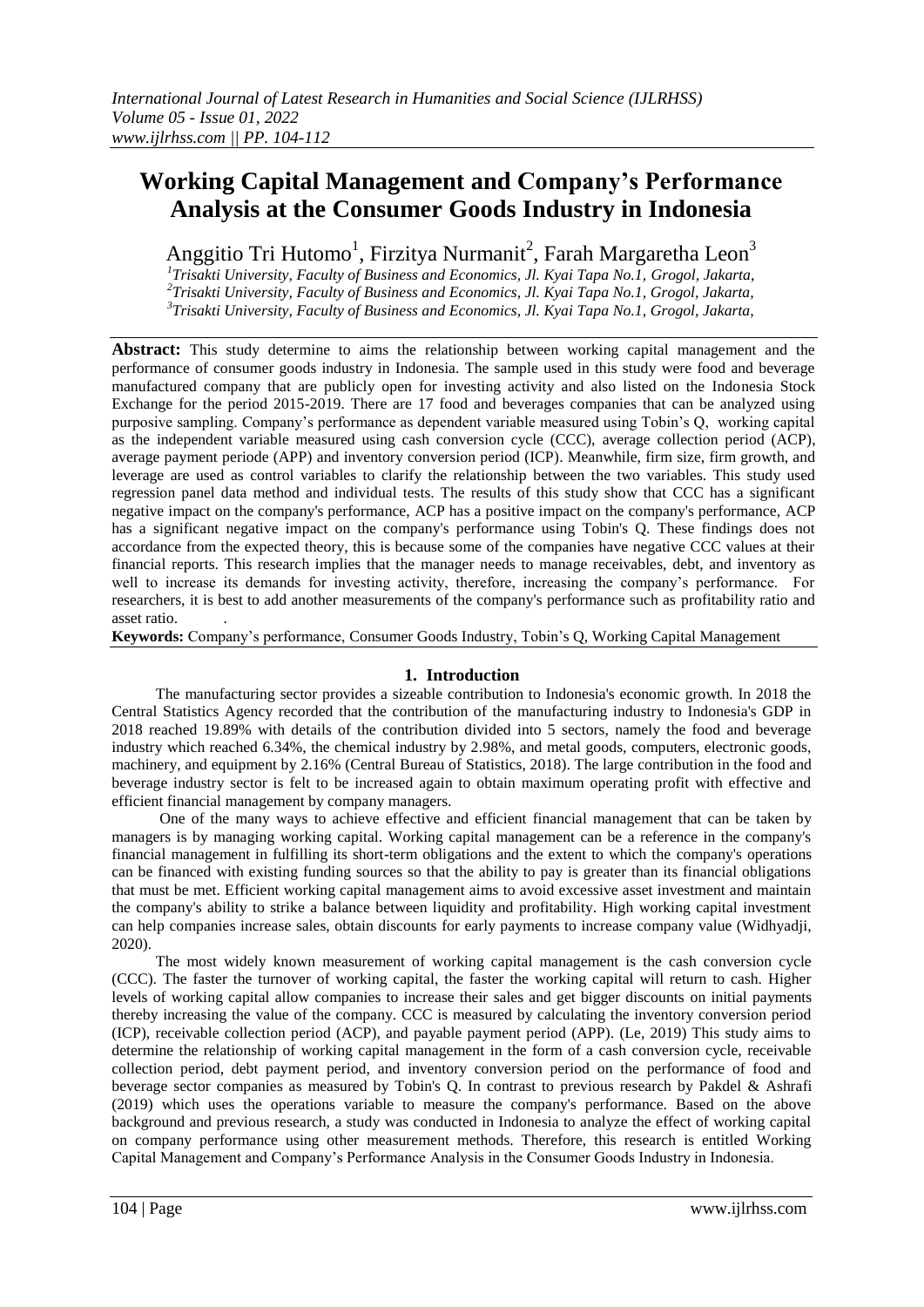#### **1. Theoretical Basis**

## **2. Literature Review**

Each company has different working capital requirements to carry out its operational activities. Managers have to control its current assets and current liabilities to find out the amount of working capital investment that is suitable for the company's needs. Working capital management aims to make investments more productive in generating income and reduce the amount of leverage to increase sales and production (Muharram, 2018).

Working capital management is usually referred as cash conversion cycle (CCC) which is managed over the period of time by the company and converts cash outflows used for purchasing raw materials into cash inflows generated from the sale of goods. The cash conversion cycle (CCC) is the time elapsed between the company's funding to supply raw materials to the sales of finished goods, which is considered by researchers as a measure of working capital management. The goal of efficient working capital management is to shorten the cash conversion cycle (CCC) to optimize finances that suit the company's needs. If the CCC taking a long period of time, it shows that the management of working capital in the company is less effective. CCC that is too long to complete can also reduce the company's performance and profitability because its show that the company's operations are slow and ineffective (Kademi, 2017). CCC is the accumulation of the accounts receivable period and the inventory conversion which is then reduced by the accounts payable payment period, which is formulated as follows:

#### **Cash Conversion Cycle:**

#### **(Receivable Period + Inventory Period) – Payable Period**

Company's objectives is to making sales andusually not only in form of cash, but also make sales on credit. This profit from credit sales is known as receivables. According to Fajarriannor (2018), trade receivables are company bills to other parties due to credit sales. The reason why companies need to make sales on credit is because credit sales are an effort to increase sales. So with increased sales, it is hoped that the profit received by the company will also increase. If these receivables are not managed properly, of course it will also cause losses, so that in the management of receivables managers need to pay attention to the turnover of these receivables.

The average receipt period for accounts receivable shows the average length of time a company collects/collects its accounts receivable. The shorter the average receipt period for trade receivables, the better because it will accelerate cash receipts from sales, but on the other hand, a loose credit policy will stimulate sales which will increase profitability. According to Tanjung (2016), the period of receipt of trade receivables is formulated as follows:

## **Average Collection Period:**

#### **(Accounts Receivable)/(Average sales per day)**

Managers needs to have ability to manage and process the company's inventory in order to maintain the supply line of the company. According to Fajarriannor (2018), inventory is a number of goods or materials owned by a company whose purpose is to be sold and or reprocessed. Inventories can vary depending on the type of company. Merchandising companies have inventory of merchandise that enables the company to meet customer demands. Meanwhile, industrial companies have inventories of raw materials and work in progress that are used to facilitate operations.

In case of inventory management, managersneed to pay attention to inventory turnover. This means the company must be able to know or measure how many times the existing inventory will be converted into sales. The higher the inventory turnover rate, the faster the inventory can be converted into sales. The inventory conversion period shows the average time it takes to convert raw materials into finished productsuntil it sold. The lower the inventory conversion period means the faster it sells so that it can increase company sales. Optimal inventory levels will depend on sales, so sales must be forecasted before target inventory can be established. In addition, errors in determining inventory levels will lead to lost sales or excessive storage costs, therefore inventory management has a fairly important meaning(Wicaksono, 2013). Tanjung (2016) suggests that the inventory conversion period (ICP) is formulated as follows:

#### **Inventory Conversion Period (ICP): (Inventory x 365)/(Cost Sold)**

The element of working capital from the liability side is trade payables. Oktaviani (2016) argues that trade payables (account payable) are the length of time delaying the payment of current debt. If the company experiences delays in paying bills, it will reduce the level of company profitability. The longer the period required by the company to pay off debt, it will reduce the trust of creditors which will result in lower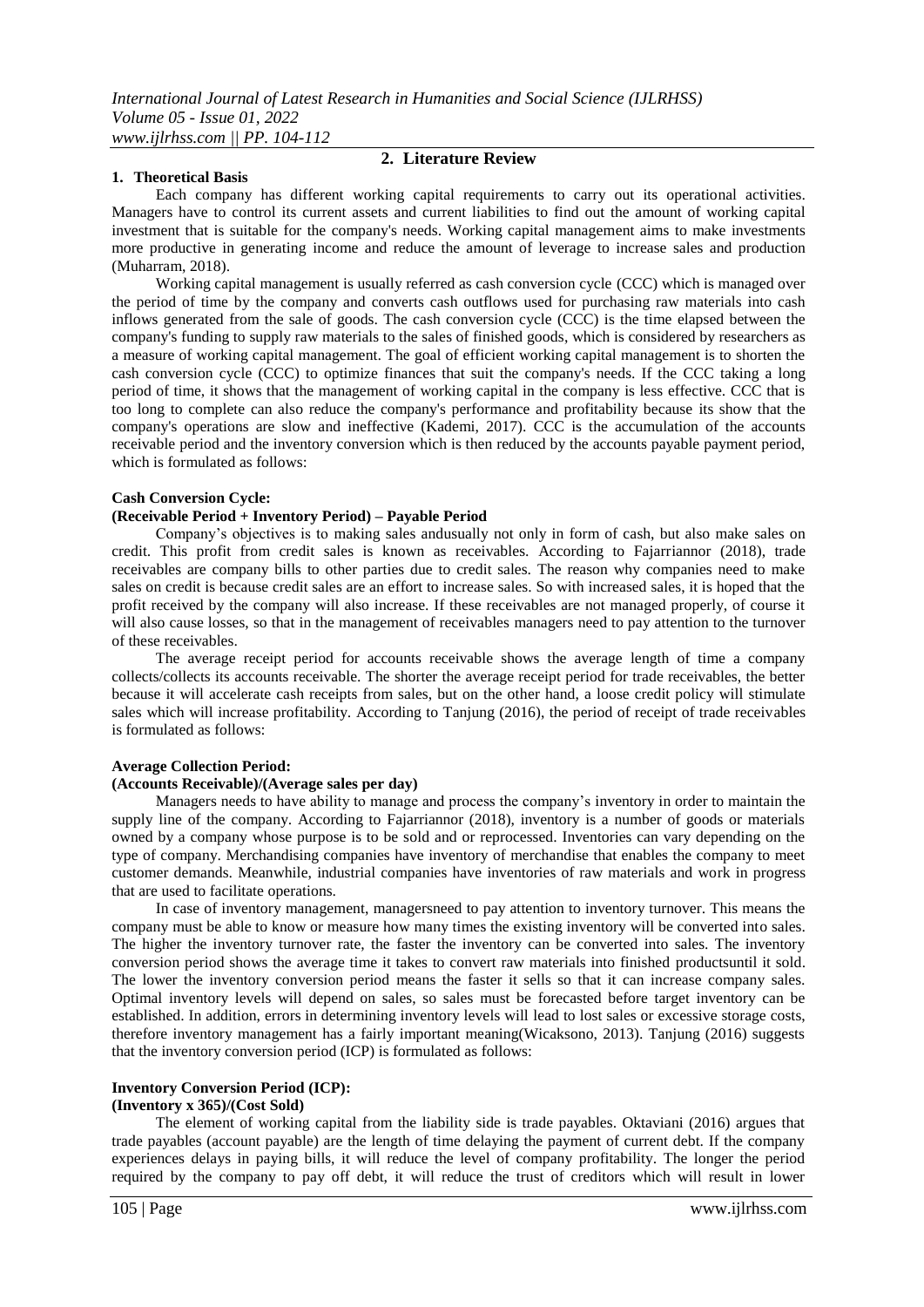#### profitability.

According to Tanjung (2016), the period of deferral of trade payables is the average period from the purchase of raw materials and the use of workers to the implementation of payments for these materials and workers. It should be noted that cost of goods sold is used as the denominator in the formula. The longer the debt suspension period, the company can get cash from its sales first before paying its debts and if it is formulated as follows:

## **Average Payment Period (APP):**

## **(Accounts Payable)/(Cost of goods sold per day)**

The company's performance can be interpreted as an investor's view and assessment of the company's success in utilizing all the resources owned by the company. Tobins'Q is considered to be able to provide the most accurate information to assess the company because Tobin's Q includes all aspects, not only stocks. The higher Tobin's Q value, the better because it shows that the company will have good growth possibilities in the future (Putri et al., 2016). The company's performance can also be affected by the optimal level of the company's inventory. Inventories will increase along with increasing market demand when the economy is strong (Abuzayed, 2012). The longer the period of raw materials into sales, the lower the company's profitability. Inventories that are stored for too long will reduce the value of goods so that they cannot be used for production activities.

#### **2. Conceptual Framework**

Managers have a role to manage fixed assets and current assets owned by the company to achieve efficiency and effectiveness in selling products to obtain the maximum possible profit with low costs. Muharram (2018) states that the longer consumers pay their bills, the higher the number of receivables owned by the company. Companies that collect receivables from consumers in a short time can speed up the cash conversion cycle efficiently. When the company increases the amount of working capital, the company also requires an increase in the amount of debt. The greater the company's needs in operational activities, the greater the funds needed. This need for funds encourages companies to make credit or debt to suppliers. The longer the company pays its debts, the more the company's profitability will increase (Muharram, 2018).

Financial managers should optimize each of these three components to minimize cash conversion cycles, for example making debt loans because it is considered a flexible and affordable source of corporate funding, delaying payments, increases accounts payable which in turn significantly reduces cash conversion cycles and reduces cash conversion cycles can provide more efficient working capital. Surplus inventory and a longer cash conversion cycle than accounts receivable lead to an increase in the cash conversion cycle (Ponsian, 2014), as a result, companies with low inventories that collect their receivables quickly, have shorter and more efficient cash conversion cycles, which in turn has a positive impact on performance.

Research conducted by Pakdel and Ashrafi (2019) examines financial companies listed on the Tehran Stock Exchange with working capital management, operations, and various levels of GDP fluctuations in the country's economy. The results show that the shorter cash conversion cycle will be accompanied by an increase in the company's performance. However, Pakdel and Ashrafi (2019) found no correlation between recession and economic improvement with working capital management and firm performance. The opposite result in research conducted by Nilawati (2011) shows that the working capital management variable measured by using the cash conversion cycle has a significant negative effect on company performance using Tobin's Q. Tobin's Q has been used specifically by manufacturing companies to test company performance and explain a number of different corporate phenomena. Tobin's Q can be used as a statistical picture that serves as a proxy for the value of the company from the perspective of investors (Septiyani, 2017).

According to research conducted by Yazdanfar&hman (2014) there is an inconsistent relationship related to the effect of working capital management on company performance, therefore, the results can be linear/squared and positive/negative, depending on the relevant variables and situations. Moreover, the previous majority studies focused on the linear relationship of firm performance. Meanwhile, Baños-Caballero et al. (2014) stated that there was a failure to examine the nonlinear relationship between these variables. However, research conducted by Widhyadji& Leon (2020) states that working capital management, as measured by the Net Trade Cycle, has a nonlinear relationship with company performance as measured by ROA and Tobin's Q.

Various models of financial analysis show the complexity or diversity of the company's financial condition. Therefore, we need a measuring tool to evaluate these conditions by assessing the performance produced in a certain period. This measuring instrument is used to assess and predict the conditions and trends of the company's performance based on historical data reported in the company's accounting reports. One of the financial analysis models used to assess company performance is the Tobin's Q ratio (Kristanto, 2019). This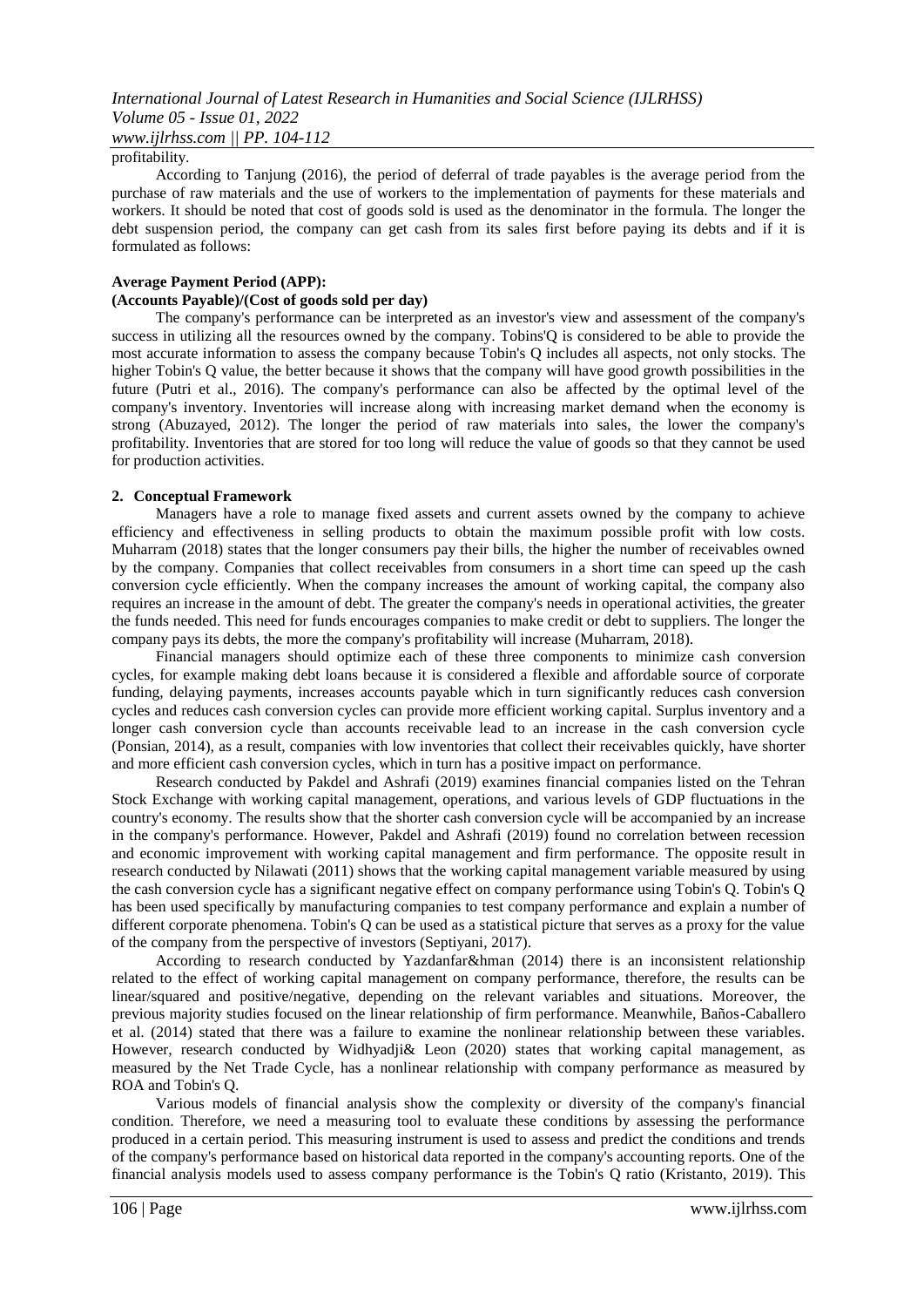*www.ijlrhss.com || PP. 104-112*

ratio is used to determine the company's performance through the potential development of stock prices, the potential ability of managers to manage company assets and investment growth potential. Based on this explanation, a conceptual framework can be formed as follows:



**Figure 1.** Conceptual Framework

## **3. Hypothesis Development**

Efficient working capital management can be demonstrated by a short cash conversion cycle, where Suryaputra&Christiawan (2014) revealed that with a short inventory period by selling products faster, a short receivable collection period by accelerating receivable receipts and extending the period debt by delaying the payment can increase the company's performance and value. This means that the negative effect on the company's performance is because the longer the company's cash conversion cycle, the company's performance can decrease. This statement is supported by research conducted by Singh (2017), Arachchi (2018), and Vijayakumaran (2017) which states that the cash conversion cycle (CCC) has a negative effect on company performance as measured by Tobin's Q. With this statement, a hypothesis can be formulated as follows: *H1: The cash conversion cycle affects the company's performance.*

Muharram (2018) suggests that working capital that is tied up for too long in receivables can cause a shortage of working capital for company operations. This is evidenced by his research which shows that the period of collection of receivables has a negative influence on the company's performance because the longer the period of receivables, it can lower the company's performance measured by Tobin's Q. This statement is supported by the results of previous research conducted by Kademi et al (2017) and Arachchi et al. (2018). This result was because the company experienced an increase in sales and was followed by cash received by the company so that the company invested its funds in accounts receivable. With this statement, the following hypotheses can be formulated:

## *H2: The period of collection of receivables affects the company's performance*

The longer the company pays its debts, the more it improves the company's performance. Ukaegbu (2014) states that treasury cash is paid to pay off debt can be used for other company operational activities so that it can produce more company performance. Based on this explanation, it can be concluded that the longer the company pays its debts, the more it improves the company's performance. This statement is supported by research conducted by Vijayakumaran (2019) finds that the debt repayment period (APP) influences company performance. Another study conducted by Nadeem &Waris, (2020) found a positive and significant influence on Tobin's Q. With this statement, the following hypothesis can be formulated: *H3: The period of debt payment affects the company's performance*

Muharram and Dewi (2018) stated that the shorter the inventory management period, the smaller the working capital needed by the company. Based on the explanation above, it can be concluded that the inventory period has a negative effect on company performance because the longer the inventory conversion period, the lower the company's performance. The same result was found by Arachchi et al. (2018) that there is a significant negative effect of days of inventory on company performance as measured by Tobin's Q. Other research conducted by Vijayakumaran (2019) also shows the effect of the inventory conversion period on company performance. With this statement, the following hypotheses can be formulated:

*H4: Inventory conversion period affects the company's performance*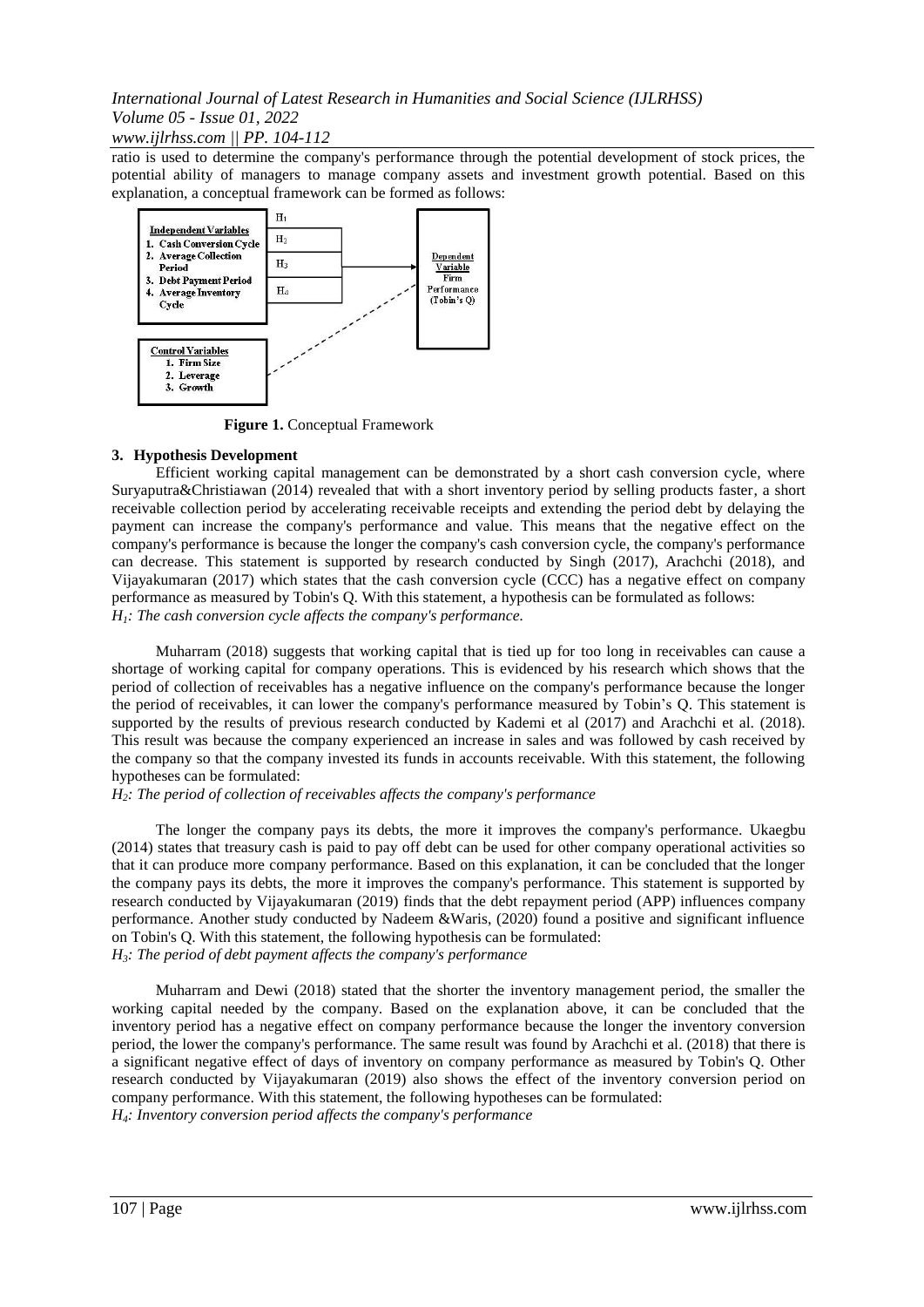## **3.1 Sampling Method**

## **3. Research Methods**

The source of data for this research was obtained from the Indonesia Stock Exchange website (www.IDX.co.id) and the Central Statistics Agency website (www.BPS.go.id). This research data consists of all manufacturing companies in the food and beverage sector which are listed on the Indonesia Stock Exchange (IDX) during the 2015-2019 period. The sampling method used in this study was purposive sampling, the number of samples obtained was 18 companies. The observation period was 5 years so the total sample of this study was 85 samples with the following criteria:

- a. Companies in the consumer food industry sector listed on the Indonesia Stock Exchange in the 2015- 2019 period
- b. Companies that do not publish their financial statements in 2015-2019
- c. The company's financial statements that do not present complete data are in accord with the research variables.

## **3.2 Data Analysis Method**

## **3.2.1. F-Test (Simultaneous)**

This test aims to see influence of the independent and the control variable being tested together significantly affect the dependent variable. Based on the results, it can be seen that the probability value of the F-statistic is 0.007 < 0.050. This shows that together the independent variables (CCC, ACP, APP, and ICP) and control variables (size, leverage, and growth) influence the dependent variable (Tobin's Q).

## **3.2.2. Goodness of Fit Test (R<sup>2</sup> )**

This test aims to predict how much the contribution of the influence of the independent variable to the dependent variable. Based on the results of the goodness of fit test, the adjusted r-square value is 0.145. This result means that the independent variables, namely CCC, ACP, APP, and ICP can explain the variation of Tobins'Q by 14.50% and the remaining 85.49% explains that Tobins'q is influenced by other factors excluded in this model.

## **4. Results**

## **4.1. Descriptive statistics**

Descriptive statisticaims to show a description of each variable from the minimum value, maximum value, mean value and standard deviation. Minimum value is the lowest value for each variable while maximum value is the highest value for each variable. Mean value is the average value of each variable in the study while standard deviation is the distribution of research data used to reflect the fluctuating data of heterogeneous or homogeneous.

Based on the results of data processing in the table above, Tobin's Q has an average value of 3.74 with a standard deviation of 6.56 while minimum value of 0.64 which is owned by PT Wilmar Cahaya Indonesia Tbk in 2019 and maximum value of 35.40 owned by PT

|               | Mean  | Median | Max     | Min      | Std.<br><b>Deviation</b> |
|---------------|-------|--------|---------|----------|--------------------------|
| TOB           | 3.74  | 1.58   | 35.40   | 0.64     | 6.56                     |
| $\bf C \bf C$ | 90.33 | 63.32  | 656.62  | $-93.21$ | 125.38                   |
| ACP           | 67.42 | 48.20  | 630.05  | 4.32     | 90.67                    |
| <b>APP</b>    | 70.57 | 49.00  | 983.42  | 0.67     | 108.83                   |
| <b>ICP</b>    | 93.48 | 65.11  | 1396.98 | 15.17    | 152.02                   |
| SIZE          | 6.48  | 6.36   | 7.98    | 5.47     | 0.64                     |
| LEV           | 0.54  | 0.50   | 2.90    | 0.03     | 0.42                     |
| GRO           | 0.09  | 0.08   | 0.62    | -0.78    | 0.17                     |

|  |  |  | Table 1: Statistic Descriptive |
|--|--|--|--------------------------------|
|--|--|--|--------------------------------|

Inti Agri Resources Tbk in 2017. CCC obtained an average of 90.33 and a standard deviation of 125.38. Minimum value for CCC is -93.21 which owned by PT Multi Bintang Indonesia in 2019 and maximum value is 656.62 which is owned by PT AkashaWira International Tbk in 2017. ACP has an average value of 67.42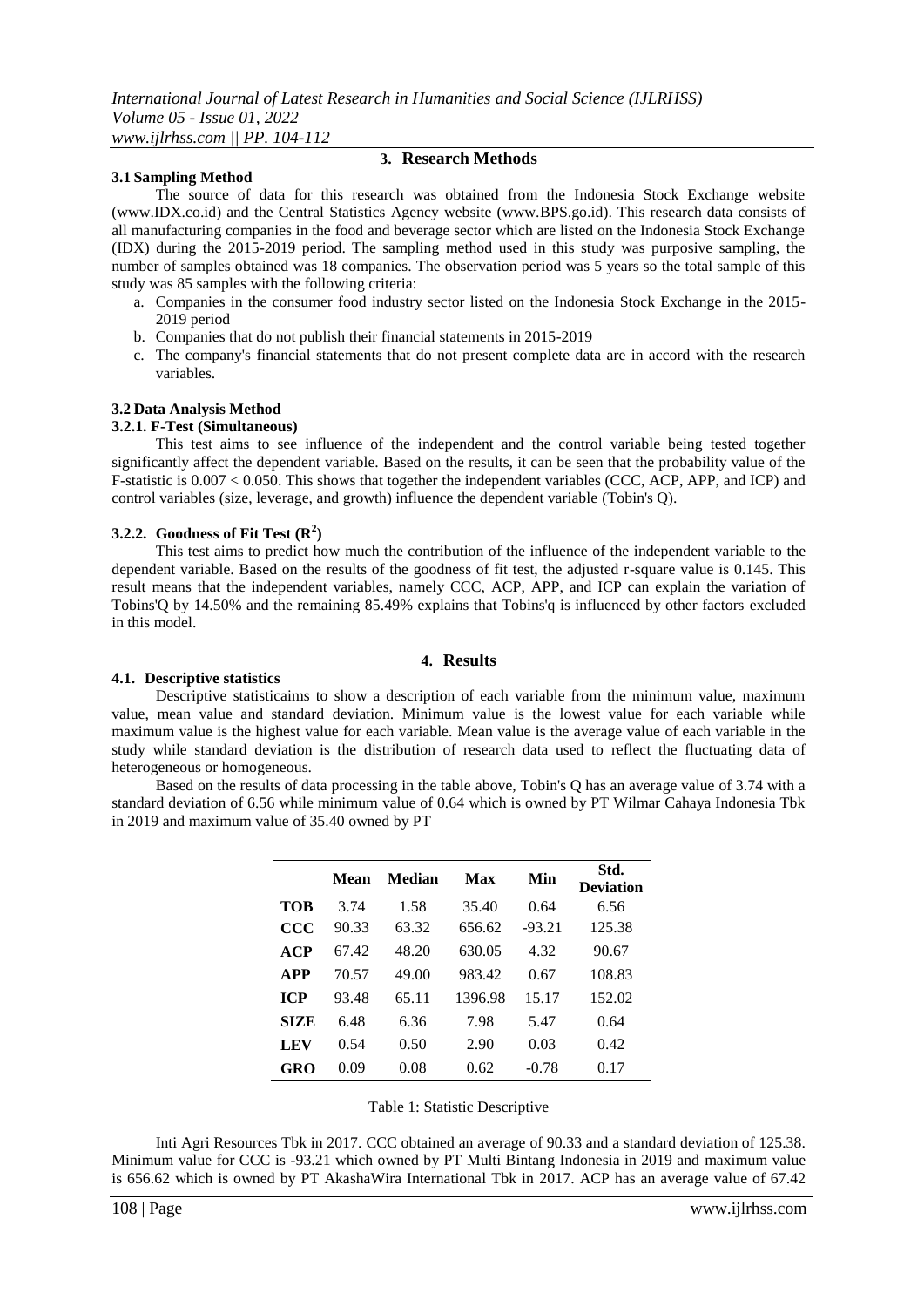*www.ijlrhss.com || PP. 104-112*

and a standard deviation of 90.67. Minimum value of ACP is 4,320 which is owned by PT Inti Agri Resources Tbk in 2015 and maximum value is 630.05 which is owned by PT Akasha Wira International Tbkin 2017. In APP, the average value is 70.57 and the standard deviation is 108.83. While minimum value of APP is 0.670 which is owned by PT Inti Agri Resources Tbk in 2015 and maximum value is 983.42 which is owned by PT Tri Banyan Tirta Tbk in 2019. In ICP, the average value is 93.48 and standard deviation is 152.02. Minimum value of ICP is 15.17 which is owned by PT Nippon Indosari Corpindo Tbk in 2016 and maximum value is 1396.98 which is owned by PT Tri Banyan Tirta Tbk in 2019.

## **4.2. Data Analysis Test**

The data analysis test was carried out by the t-test which aims to determine the effect of the independent variables individually on the dependent variable by assuming other variables are constant (Suryaputra, 2014).

## **4.3 Multiple Regression Analysis**

This study uses multiple regression analysis with the aim toacknowledge the effect of CCC, ACP, APP, ICP, Leverage, Size and Growth on Tobins'Q. The results of the multiple regression equation in this study are as follows:

|                      | <b>Variable Dependent</b> |        |                        |  |  |
|----------------------|---------------------------|--------|------------------------|--|--|
| Variable Independent | Tobins'O                  |        |                        |  |  |
|                      | Coe                       | Prob   | <b>Result</b>          |  |  |
| <b>Constanta</b>     | 25.2458                   |        |                        |  |  |
| ccc                  | $-70.0259$                | 0.0495 | Negative Effect        |  |  |
| ACP                  | 70.0200                   | 0.0495 | <b>Positive Effect</b> |  |  |
| <b>APP</b>           | $-69.9866$                | 0.0496 | Negative Effect        |  |  |
| <b>ICP</b>           | 69.9957                   | 0.0496 | <b>Positive Effect</b> |  |  |
| <b>SIZE</b>          | $-2.8512$                 | 0.4083 | Insignificant          |  |  |
| <b>LEV</b>           | $-3.8657$                 | 0.2271 | Insignificant          |  |  |
| <b>GRO</b>           | $-5.1647$                 | 0.1986 | Insignificant          |  |  |

Table 2: t-Test Regression

Tobins'Q = 25.24585 - 70.02590CCC + 70.02008ACP - 69.98662APP + 69.99570ICP - 2.851284SZE - 3.865783LEV - 5.164782GRO

## **4.4 Discussion**

Table 2 on the Cash Conversion Cycle (CCC) has a probability value of 0.049< 0.05 (alpha 5%) which shows a significant effect. The magnitude of the coefficient is -70.025. The results of this study conclude that there is a significant and significant effect between CCC on Tobins'Q. This finding supported by by research conducted by Singh et al. (2017), Rahimi et al. (2015), and Vijayakumaran (2019) shows that the cash conversion cycle (CCC) has a significant negative effect on company performance as measured by Tobin's Q. Efficient working capital management can be demonstrated by a short cash conversion cycle, where Suryaputra (2014) reveals that with a short inventory period by accelerating selling products, a short receivable collection period by accelerating receivable receipts, and extending the payable period by ways of delaying payments can increase profitability. The negative impact on the company's performance is because the longer the company's cash conversion cycle, the company's performance can decrease. In addition, Ponsian (2014) found that there was a positive effect of the cash conversion cycle (CCC) on profitability. Yazdanfar and Ohman (2014) suggest that there is an inconsistent relationship related to the effect of working capital management on firm performance, therefore, the results can be linear-squared and positive-negative, depending on the relevant variables.

Table 2 shows that the Average Collection Period (ACP) has a probability value of 0.049<0.050 (alpha 5%) which shows a significant effect. The coefficient is 70.020. The results of this study conclude that there is a positive and significant effect between ACP on Tobins'q. These results different from the expected theory from the research of Baños-Caballero et al. (2014) and Arachchi et al. (2017) which partially showed that the receivables turnover variable has a significant negative effect on company performance. A rapid receivables turnover indicates that the working capital can be used efficiently and the better the company's performance. If the receivables cycle moving faster, meaning the company will gain more benefit from the sales of its credit, so that the profitability of the company will also increase. Impact of the number of days on receivables is suspected coming from late payments of receivables by customers so that the greater the number of days on receivables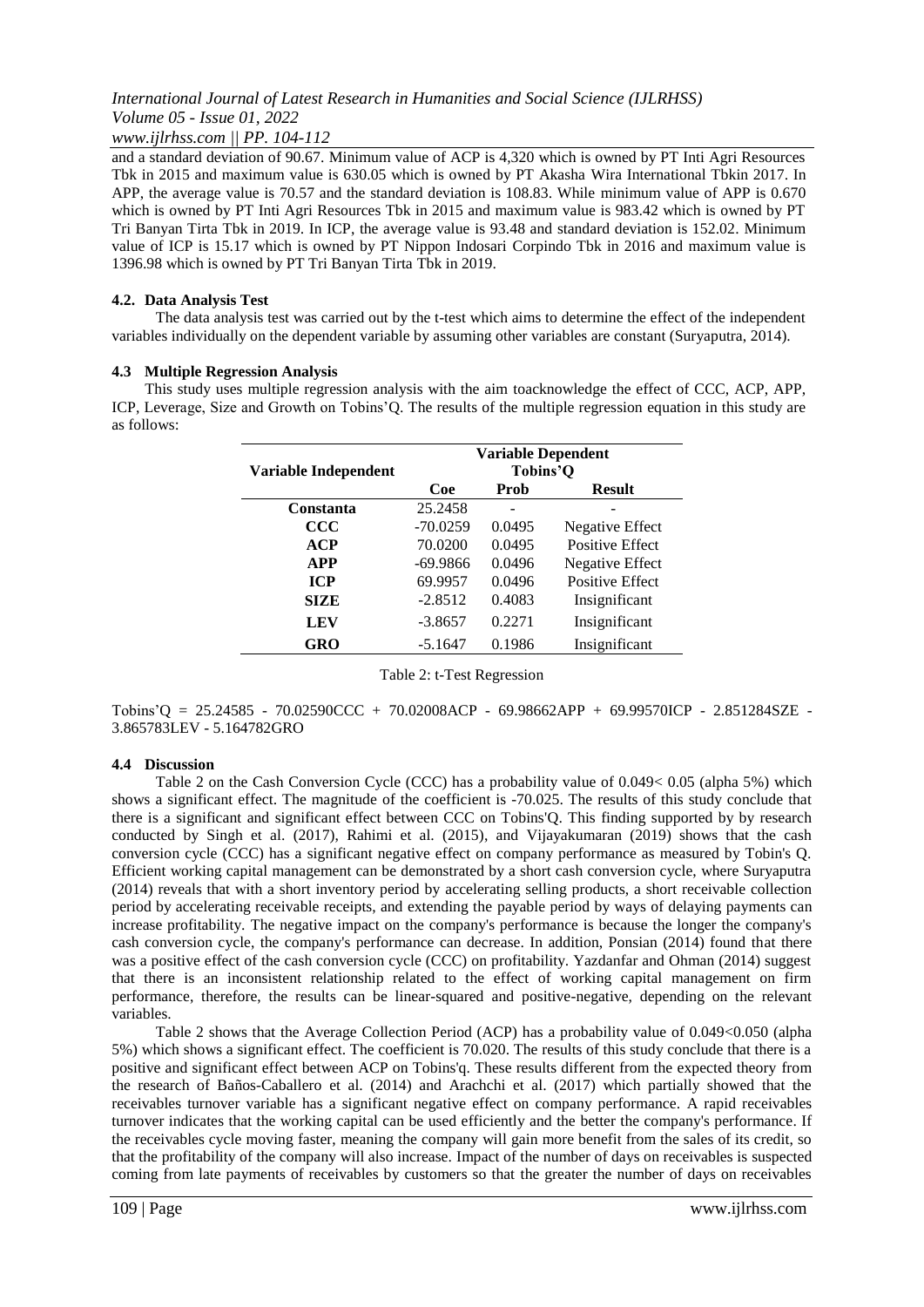## *www.ijlrhss.com || PP. 104-112*

can reduce the company's profitability. The results of this study are appropriate with the findings of Diana and Santoso (2016) states that accounts receivable turnover has a significant positive effect. A low receivables turnover rate indicates that trade receivables will take a long time to be billed in cash or showsthat large working capital has been invested. Companies can overcome these delays by providing discounts on faster payments so that customers tend not to be late in paying the company's receivables. (Fajriannor, 2018).

Average Payment Period (APP) in table 2 has a probability value of 0.049<0.05 (alpha 5%) which shows a significant effect with valueof the coefficient is -69,986. This results conclude that there is a negative and significant influence between APP on Tobin's Q. This results is not appropriate with the expected theory asPonsian (2014) states that there is a positive relationship between accounts payable and company profitability that implement the consistent policy with an aggressive strategy. Ukaegbu (2014) statea company that extendto pays its debts, the more it improves the company's performance because the cash paid to pay off debts can be used for other company operational activities so the company can produce more productstherefore company performance increased.Based on this explanation, it can be concluded that the longer the company pays its debts, the more it improves the company's performance. This study is in line with research carried by Vijayakumaran (2019) which found a negative significant between the period of debt repayment and company performance. This finding shows that companies manage their working capital efficiently by reducing the cost of debt interest payments to get higher profits. The negative relationship between APP and company performance indicates that shareholder market value will increase if the company pays creditors on time.

Inventory Collection Period (ICP) in Table 2 has a probability value of 0.049 < 0.05 (alpha 5%) which shows a significant effect with coefficient 69.957. The results of this study conclude that there is a positive and significant effect between ICP on Tobin's Q. This results donot meet the conditions in article according to Makori & Jagongo (2013) show that partially inventory turnover cycle had a significant negative effect on company performance. Makori and Jagongo (2013)also indicating that sample of the company has not been able to control the existing capital in inventory properly, less value on inventory turnover cycle will result in greater the profits obtained and indicates good company performance.In contrast to this result, Fajriannor (2018) in his research found that inventory conversion period had a positive and significant effect on profitability. This result indicating a low inventory turnover cycle, the company does not work efficiently which will resulting in overstock inventory so that it will cause high costs to maintain inventory quality which will have an impact on reducing company profits.

## **5. Conclusion**

Based on research that has been carried out using regression data panel methods and individual tests (ttest),we concluded that independent variables in this study are cash conversion cycle (CCC), receivable collection period (ACP), debt payment period (APP), and inventory conversion period. (ICP) has an influence on company performance (Tobin's Q) conducted on 18 food and beverage subsector manufacturing companies listed on the Indonesia Stock Exchange in 2015-2019.

## **5.1. Implications**

Financial managers need to pay attention to the cash conversion cycle, receivable collection period, debt payment period and receivable collection period because they affect the company's performance. Managers need to shorten its cash conversion cycle because it will improve the company's performance by speeding up the period of collection of receivables and extending the period of payment of its debts. Another thing that needs to be considered is to speed up the inventory management period so that the company's performance increases.

To shorten the period of collection of receivables, financial managers can overcome the late payment of the creditor by providing discounts on earlier payments so that creditors are less likely to be late in paying the company's receivables. To extend the period of debt payment, the company can reschedule payments, and to shorten the inventory conversion period, the company can manage inventory needs using the Economic Order Quantity (EOQ) method to be more efficient.

For investors, before investing their capital in a company, it is necessary to pay attention to several factors, one of which is the company's performance. Company performance can be influenced by how the working capital management in a company. This can be seen from the company's cash conversion cycle, how the company manages the collection of its receivables, pays the company's debts and manages their inventory.

## **5.2. Limitations and Suggestions**

In this study, there are several limitations, including the companies studied were only manufacturing companies in the food and beverage sub-sector that had complete financial reports in 2015-2019. In addition, the independent variables used in this study are only cash conversion cycle (CCC), debt collection period (ACP), debt payment period (APP), and inventory conversion period (ICP). Based on these limitations,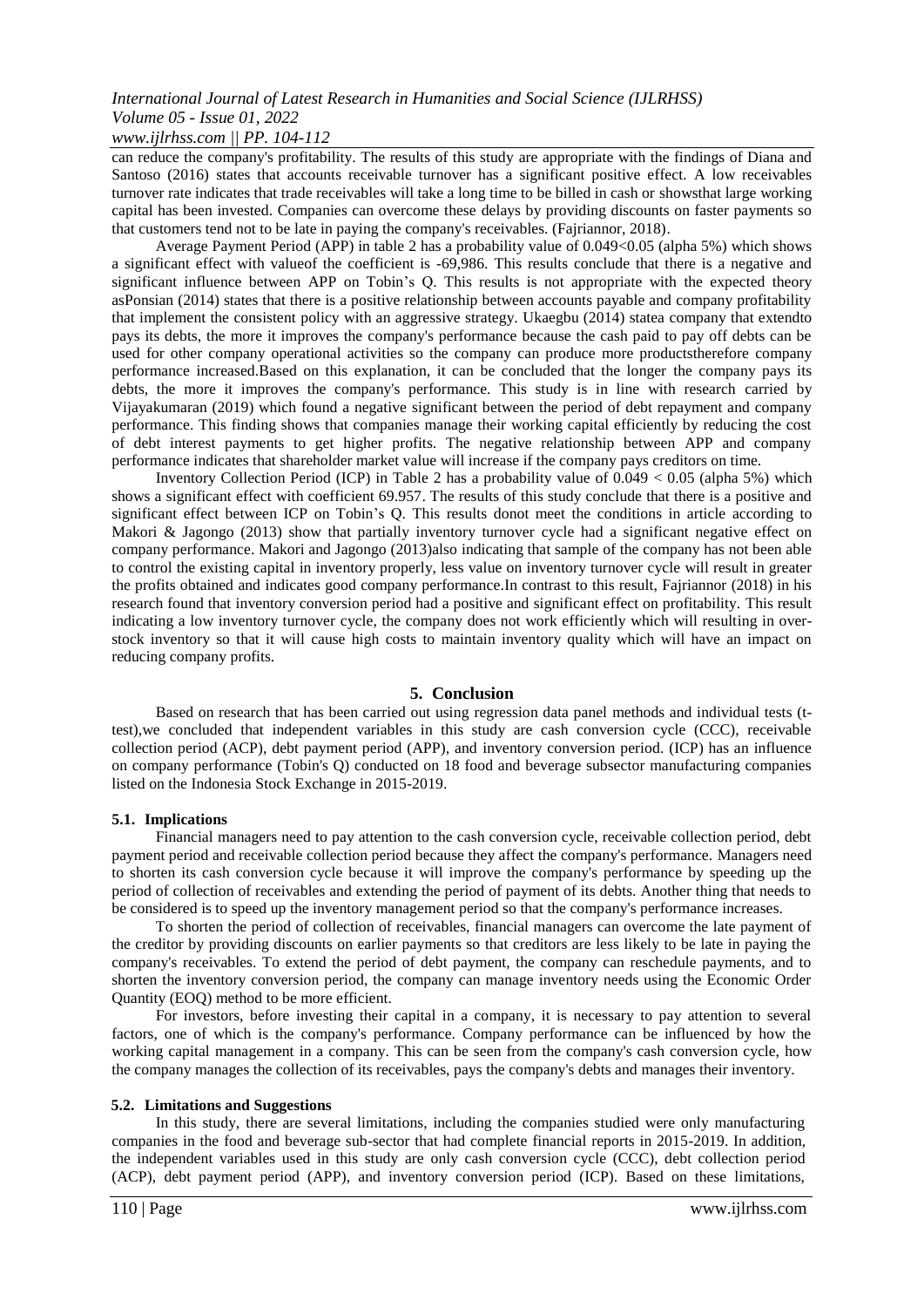suggestions that can be given are:

- 1. In further research, a larger sample can be taken, for example all manufacturing companies listed on the Indonesia Stock Exchange
- 2. There are several samples of companies that have negative working capital, which means that the company's current debt is greater than its current assets. Therefore,these companies cannot pay its shortterm debt, so the manager needs to sell fixed assets or other sources of capital to have working capital (positive working capital). This theory is supported by research conducted by Santoso (2013) which states that excessive working capital can reduce the company's financial performance which causes over investment which will actually hinder the company's maximum profit, whereas if there is a shortage of working capital, the company's operational activities cannot fully funded. Therefore, further research can also add other research variables to measure company performance such as asset ratios and profitability ratios.

## **References**

- [1]. Abuzayed, B. (2012). Working capital management and firms' performance in emerging markets: The case of Jordan. *International Journal of Managerial Finance*. *8*(2), 155–179. https://doi.org/10.1108/17439131211216620
- [2]. Arachchi, A. N. H., Perera, W., & Vijayakumaran, R. (2018). The Impact of Working Capital Management on Firm Value: Evidence from a Frontier Market. *Asian Journal of Finance & Accounting*, *9*(2), 399. https://doi.org/10.5296/ajfa.v9i2.12449
- [3]. Baños-Caballero, S., García-Teruel, P. J., & Martínez-Solano, P. (2014). Working capital management, corporate performance, and financial constraints. *Journal of Business Research*. Volume 67 Pages 332- 338. https://doi.org/10.1016/j.jbusres.2013.01.016.
- [4]. Dewi, F. E., & Muharam, H. (2018). Manajemen Modal Kerja dan Profitabilitas Perusahaan pada Siklus Bisnis yang Berbeda (Studi kasus perusahaan yang tercatat dalam Bursa Efek Indonesia periode 2007- 2010). *Diponegoro Journal of Management,7*(2),188-199.
- [5]. Kademi, T. T., Nasidi, M., & Yakasai, S. M. 2017. Working Capital Management And Firm Profitability During and After the Economic Crisis Among Malaysian Listed Companies. European Journal of Accounting. *Auditing and Finance Research,* 5(11), 10–20.
- [6]. Le, B. (2019). Working capital management and firm's valuation, profitability and risk: Evidence from a developing market. *International Journal of Managerial Finance*, *15*(2), 191–204. https://doi.org/10.1108/IJMF-01-2018-0012
- [7]. Makori, D. M., & Jagongo, A. (2013). Working Capital Management and Firm Profitability : Empirical Evidence from Manufacturing and Construction Firms Listed on Nairobi Securities Exchange , Kenya. *International Journal of Accounting and Taxation*, *1*(1), 1–14
- [8]. Margaretha, F., & Oktaviani, C. (2016). Pengaruh Manajemen Modal Kerja Terhadap Profitabilitas pada Usaha Kecil dan Menengah Di Indonesia. *Jurnal Bisnis Dan Akuntansi*, *18*(1), 11–24.
- [9]. Maurien, & Ardana, I. C. (2019). Pengaruh Profitabilitas , Firm Size , Firm Growth , Likuiditas , Sales Growth Terhadap Nilai Perusahaan. *Jurnal Multiparadigma Akuntansi*, *I*(4), 1013–1021.
- [10]. Nadeem, M., & Waris, M. (2020). Impact of Working Capital Policies on Firm's Performance, Evidence from Pakistan. *Journal of International Business and Management*, *February*, 1–20. https://doi.org/10.37227/jibm-2020-01-26
- [11]. Nilmawati. (2011). Effects of Performance Capital Management on Firms Performance Listed on Indonesia Stock Exchange. *Karisma*, *5*(3), 129–140.
- [12]. Pakdel, M., & Ashrafi, M. (2019). Relationship between Working Capital Management and the Performance of Firm in Different Business Cycles. *Dutch Journal of Finance and Management*, *3*(1), 1– 7. https://doi.org/10.29333/djfm/5874
- [13]. Ponsian, N. (2014). The Effect of Working Capital Management on Profitability. *International Journal of Economics, Finance and Management Sciences*. https://doi.org/10.11648/j.ijefm.20140206.17
- [14]. Putri, R., A, Z., & NP, M. (2016). Pengaruh Rasio Likuiditas dan Rasio Profitabilitas terhadap Nilai Perusahaan (Studi pada Perusahaan Sektor Industri Barang Konsumsi yang Terdaftar di BEI Tahun 2012- 2014). *Jurnal Administrasi Bisnis S1 Universitas Brawijaya*, *38*(2), 38–45.
- [15]. Singh, H. P., Kumar, S., & Colombage, S. (2017). Working capital management and firm profitability: a meta-analysis. *Qualitative Research in Financial Markets*, *9*(1), 34–47. https://doi.org/10.1108/QRFM-06-2016-0018
- [16]. Suryaputra, G., & Christiawan, J. (2014). Pengaruh Manajemen Modal Kerja , Pertumbuhan Penjualan dan Ukuran Perusahaan Terhadap Profitabilitas Pada Perusahaan Properti dan Real Estate Yang Terdaftar di Bursa Efek Indonesia ( BEI ) Tahun 2010-2014. *Business Accounting Review, 4*(1), 493–504.